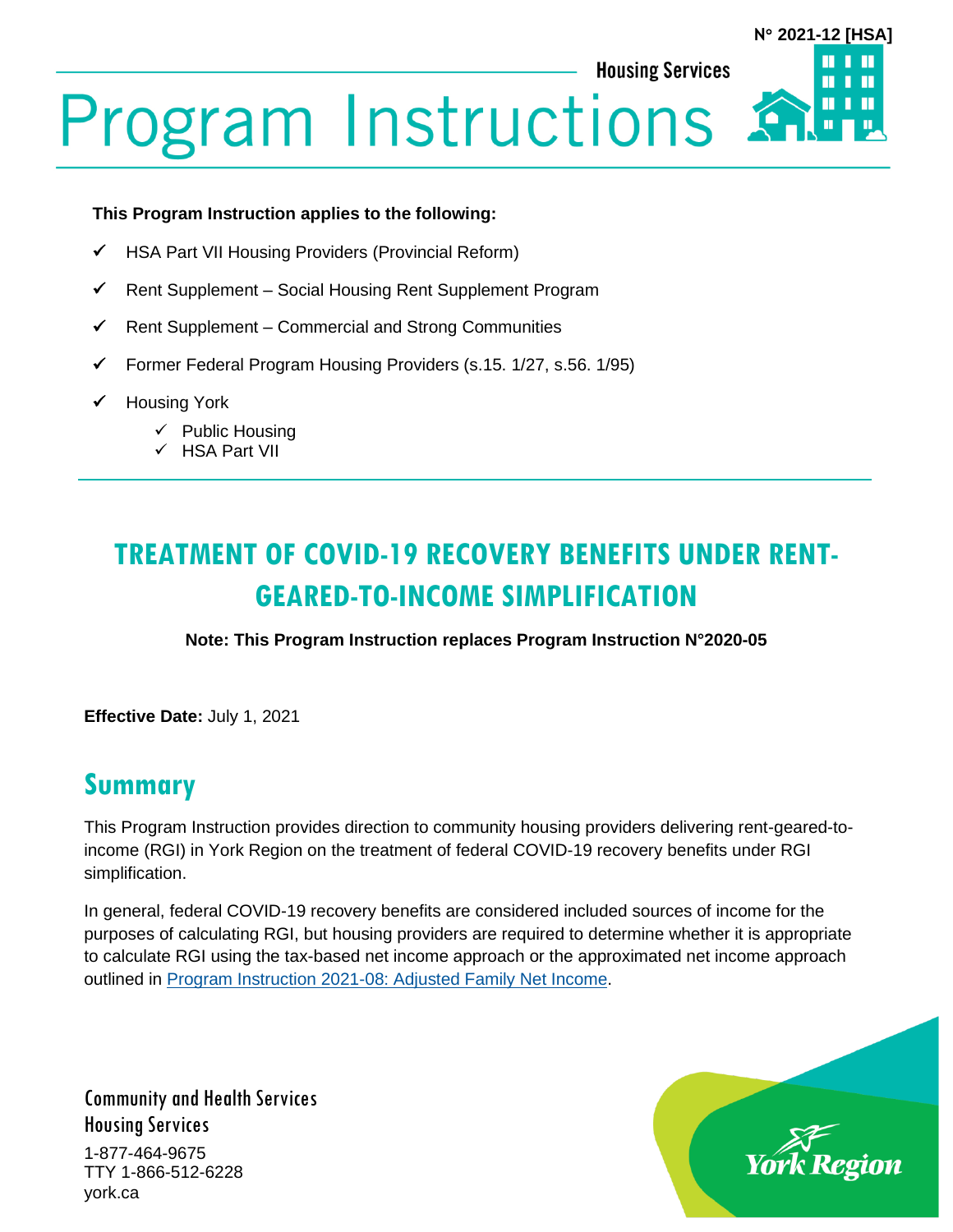## **Background**

During the COVID-19 pandemic, the federal government launched a series of temporary benefits to assist individuals experiencing financial hardship. These temporary benefits included the [Canada](https://www.canada.ca/en/services/benefits/ei/cerb-application.html)  [Emergency Response Benefit \(CERB\)](https://www.canada.ca/en/services/benefits/ei/cerb-application.html) and the [Canada Recovery Benefit \(CRB\).](https://www.canada.ca/en/revenue-agency/services/benefits/recovery-benefit.html) CERB ended in September 2020, and individuals continuing to require income support were able to transition to Employment Insurance (EI), or, if not eligible for EI, the CRB. The CRB remains in place until September 2021. Additional information on federal COVID-19 benefits is available [here.](https://www.canada.ca/en/services/benefits/covid19-emergency-benefits.html)

In April 2020, York Region issued direction to housing providers regarding the treatment of COVID-19 benefits under *O. Reg. 298/01* – the previous RGI rules – through [Program Instruction 2020-05:](https://www.york.ca/wps/wcm/connect/yorkpublic/53855bd2-15e3-4c60-99f8-3176c18a5e22/PI+2020-05+Administering+RGI+during+COVID-19+HSA.pdf?MOD=AJPERES&CVID=nCP98n3)  [Administering Rent-Geared-to-Income during COVID-19.](https://www.york.ca/wps/wcm/connect/yorkpublic/53855bd2-15e3-4c60-99f8-3176c18a5e22/PI+2020-05+Administering+RGI+during+COVID-19+HSA.pdf?MOD=AJPERES&CVID=nCP98n3)

On July 1, 2021, *O. Reg. 316/19* took effect in York Region, moving RGI to an annual, tax-based calculation, with limited circumstances in which in-year reviews can be completed based on changes in income. Tenants and members are no longer required to report most increases in income between annual reviews. In spring 2021, York Region released multiple program instructions to support RGI simplification and [a guide to administering RGI,](https://www.york.ca/wps/wcm/connect/yorkpublic/268b2aa9-9373-45a2-b126-f003a7803cfc/York-Region-Rent-Geared-to-Income-RGI-Guide.pdf?MOD=AJPERES&CACHEID=ROOTWORKSPACE.Z18_29D41BG0PGOC70QQGGJK4I0004-268b2aa9-9373-45a2-b126-f003a7803cfc-nDnBvIL) available on the [Housing Provider Information](https://www.york.ca/wps/portal/yorkhome/support/yr/housing/informationforhousingproviders/informationforhousingproviders/!ut/p/z1/xZJLU8IwFIV_iwuWnXubpk1cxoq0BQQHEdoNUyqWKH1YAj5-vSmDS6mOduwmvcnJSe6XAxHMIcrjvUxjJYs83ug6jJyFL3q-5_UxGFHuosCRCAjj2B0wmB0E-MUnEKLv7D8hiE7b30EEUZnIewhp4ixx6ViGw2xm0HNCjDihxHiwGEW-JJw7WKuTXJVqDeFbtUiKXK1y1cG3onrSxVZJtTtMrIts1cHtriyL6lDutjJPOyjzh6LKDnj0z3G6rIq9vF9V26Z1CJp4aOCkGrrDVHcVq7VR-8H86APzBvvGdQjl4_NzJDSFuvVXBfP_wDCr30GDIIQ6nuligN6Io3_FxvYl90y8oQ2CPjkKTkQj1NFiX7E2-xRme7l6gWle33QDkx8myfs8gXFXeKKHY7ydMrzpMsqdwXA8YOSXJzQ04LRrb7drz1q1d2m79n8DJ_DRNYW271ldCwXxXX5hBfyame3evl32k3aTM2k395Pfwimz6TTjlr1JuTr3H-00W1xeXBthsH8_OQzF2dkHvDXwQg!!/dz/d5/L2dBISEvZ0FBIS9nQSEh/#.YOWQvUlKg2x) webpage.

## **Calculating RGI for COVID-19 Benefits**

#### TAX TREATMENT OF COVID-19 BENEFITS

When calculating RGI, COVID-19 benefits are considered included income, as they contribute to a household member's annual adjusted net income as it appears on line 23600 of the Canada Revenue Agency Notice of Assessment or Proof of Income Statement. Tenants and members who received COVID-19 benefits from the federal government were issued T4A slips for the 2020 tax year, as the benefit amounts are taxable and must be reported when filing taxes.

#### ANNUAL RGI REVIEWS

While COVID-19 benefits are considered included income, adjusted family net income (AFNI) may be determined using either the tax-based net income approach or the approximated net income approach. Depending on their circumstances, household members who received COVID-19 benefits may report annual adjusted net incomes (line 23600) for 2020 that are significantly higher or lower (by 20% or more) than their current and anticipated income over the next 12 months. Some tenants and members have also been required to repay COVID-19 recovery benefits to which they were not entitled.

In these situations, housing providers may be required to approximate net income, estimating an annual average for the 12-month period following the RGI review. Instructions for determining AFNI using the tax-based or approximated net income approaches are set out in [Program Instruction 2021-](https://www.york.ca/wps/wcm/connect/yorkpublic/e7376716-2f09-4a38-9bc5-1ce7bdcb2650/PI-2021-08-Adjusted-Family-Net-Income.pdf?MOD=AJPERES&CVID=nC5fIh9) [08: Adjusted Family Net Income.](https://www.york.ca/wps/wcm/connect/yorkpublic/e7376716-2f09-4a38-9bc5-1ce7bdcb2650/PI-2021-08-Adjusted-Family-Net-Income.pdf?MOD=AJPERES&CVID=nC5fIh9) When using the approximated net income approach, tenants and members are required to provide written verification of income to support the approximation. Housing providers have discretion to determine the documents required to verify income, but they must come from the source (i.e., the agency, organization, or employer) that issues the income.